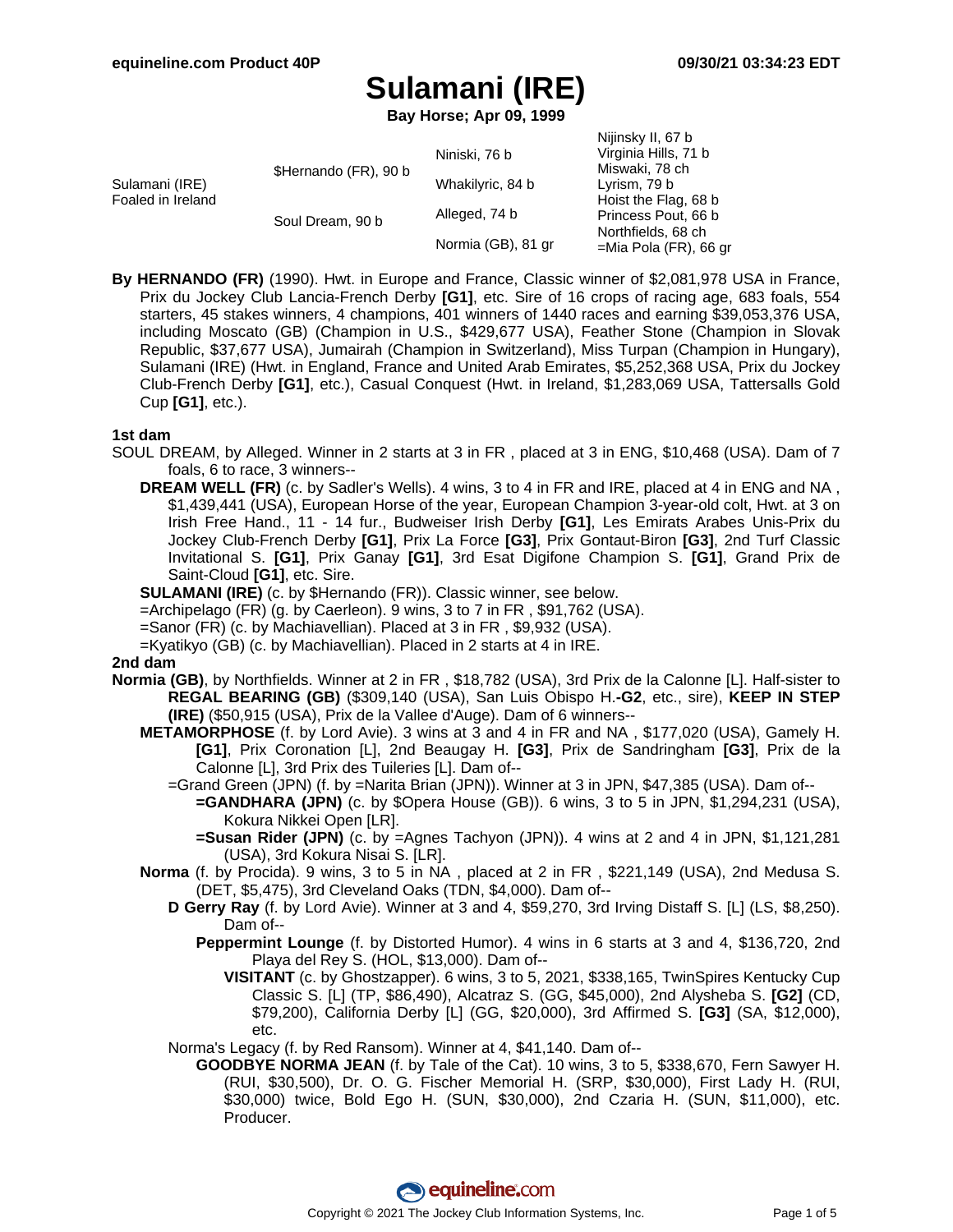**Bay Horse; Apr 09, 1999**

Soul Dream (f. by Alleged). See above.

- Magna of Illusions (f. by Roberto). Winner at 4, \$13,975. Dam of--
	- Venus Colony (f. by Nureyev). Winner at 3 in FR , \$17,132 (USA). Dam of--
	- **=Protocol (JPN)** (c. by =Screen Hero (JPN)). 5 wins at 3 and 4 in JPN, \$812,639 (USA), 2nd Shimotsuki S. [L], 3rd Keyaki S. [L].
- Equity Silver (g. by Silver Hawk). 5 wins at 3 and 6 in NA and IRE, \$151,991 (USA).

Lady of Jakarta (f. by Procida). Winner at 3 in FR , \$11,136 (USA). Producer.

#### **3rd dam**

- **=MIA POLA (FR)**, by =Relko (GB). 3 wins at 2 in FR , 2nd hwt. filly at 2 on French Free Hand., Prix La Rochette. Half-sister to **\*GREY DAWN II** (\$201,639 (USA), Champion 2-year-old in France, Brandywine Turf H., etc., Leading broodmare sire in U.S., Among the leading sires 3 times), **=RIGHT AWAY (FR)** (Poule d'Essai des Pouliches-French One Thousand Guineas), **=TRYPTIC (FR)** (Prix de St. Firmin, etc., sire), **=TIMOLINA** (Prix Finlande). Dam of 6 winners--
	- **REGAL BEARING (GB)** (c. by Viceregal). 11 wins, 3 to 6 in FR and NA , \$309,140 (USA), San Luis Obispo H.**-G2**, Golden Gate H.**-G3**, San Joaquin H., 2nd Tanforan H.**-G3**, Escondido H. Sire.
	- **KEEP IN STEP (IRE)** (f. by Dance in Time). 3 wins at 2 and 3 in FR , \$50,915 (USA), Prix de la Vallee d'Auge. Dam of--
		- **SUPER SHEILA (AUS)** (f. by Last Tycoon (IRE)). 6 wins, 2 to 4 in SAF, \$130,370 (USA), Star Sprint **[G1]**, Telemedia Three-Year-Old Sprint **[G3]**, Henry Eatwell Memorial H. **[G3]**, T. R. Lewis Memorial S. [L], 2nd Allan Robertson Bloodline Championship **[G1]**, etc. Dam of--
			- **Gone On Sheila** (f. by Gone West). 2 wins at 3, \$71,190, 2nd Star Shoot S. [L] (WO, \$30,100(CAN)). Producer.
			- Street 'Em Sheila (f. by Street Cry (IRE)). Placed at 3, \$17,630. Dam of--
				- **=OFFICE BEARER (AUS)** (c. by Officer). 5 wins at 3 and 4 in AUS, \$272,282 (USA), City Of Greater Dandenong Bel Esprit S. [L], 2nd Mss Security Sprint [L], City Of Greater Dandenong S. [L], Projection Graphics Redelva S. [L], 3rd Dilmah Earl Grey S. [L], etc. Sire.
		- **Magikrem** (c. by Seattle Song). 4 wins, 2 to 5 in ITY, \$83,026 (USA), 3rd Premio Peyron A. [L].
		- =Legal Steps (IRE) (f. by Law Society). Winner at 3 in IRE, \$4,763 (USA). Dam of--
			- **STORMONT (IRE)** (c. by =Marju (IRE)). 3 wins at 2 and 3 in ENG and GER, \$137,577 (USA), 133 Fahrhof Goldene Peitsche **[G2]**.
			- **=Stilett (IRE)** (c. by =Tirol (IRE)). 4 wins at 3 and 4 in ENG and MAL, placed at 4 in SIN, \$22,429 (USA), 2nd Coronation Cup [L].
			- =Tanda Tula (IRE) (f. by =Alhaarth (IRE)). Unplaced in 2 starts in FR . Dam of--
				- $=$ My Sharona (GB) (f. by  $=$ Dark Angel (IRE)). 16 wins, 2 to 9 in ENG and QA, \$353,181 (USA), Champion older mare twice in Qatar.
				- **Lethal Steps (GB)** (g. by =Lethal Force (IRE)). 4 wins at 2 and 4 in IRE, placed at 4 in NA , \$110,452 (USA), 2nd Coolmore El Gran Senor Ivawood S. [L].
	- **Normia (GB)** (f. by Northfields). Black type placed winner, see above.
	- Polatouche (GB) (f. by Sassafras (FR)). Winner at 2 in FR , \$7,830 (USA). Dam of--
		- **KANSAS CITY** (c. by Habitony (IRE)). 4 wins in 8 starts at 2 and 3, \$108,750, Windy Sands H. [LR] (DMR, \$34,500). Etr at Hollywood Park, 7 furlongs in 1:20.80. Sire.
	- =Midnight Lady (FR) (f. by Mill Reef). Winner in 2 starts at 2 in ENG. Dam of--
		- **=KATHMANDU (FR)** (g. by Kaldounevees (FR)). 7 wins, 2 to 9 in FR , \$123,277 (USA), Grand Prix de la Ville de Nantes [L], Derby de l'Ouest [L], 3rd Grand Prix de Clairefontaine [L].
			- **=PARTY DOLL (GB)** (f. by Be My Guest). 4 wins at 2 and 3 in FR , \$87,607 (USA), Prix La Camargo [L], Prix de la Vallee d'Auge [L], Criterium du Bequet [L], 2nd Prix La Fleche [L], 4th Prix du Calvados **[G3]**, etc. Dam of--
				- **TITUS LIVIUS (FR)** (c. by Machiavellian). 3 wins at 2 and 4 in FR , placed at 4 in ENG and NA , \$306,474 (USA), Hwt. older horse at 4 on French Free Hand., 5 - 7 fur., Criterium des Deux Ans **[G2]**, Prix du Gros-Chene **[G2]**, Prix Eclipse **[G3]**, 2nd King's Stand S. **[G2]**, Prix de Saint-Georges **[G3]**, etc. Sire.
				- **=BRISEIDA (GB)** (f. by =Pivotal (GB)). Winner at 2 and 3 in GER, \$156,610 (USA), Preis der Freunde und Forderer des Dusseldorfer Reiter-und Rennvereins-German One Thousand Guineas **[G2]**, 2nd Christ Lacke-Berberis-Rennen [L], 3rd Preis der Winterkonigin **[G3]**. Dam of--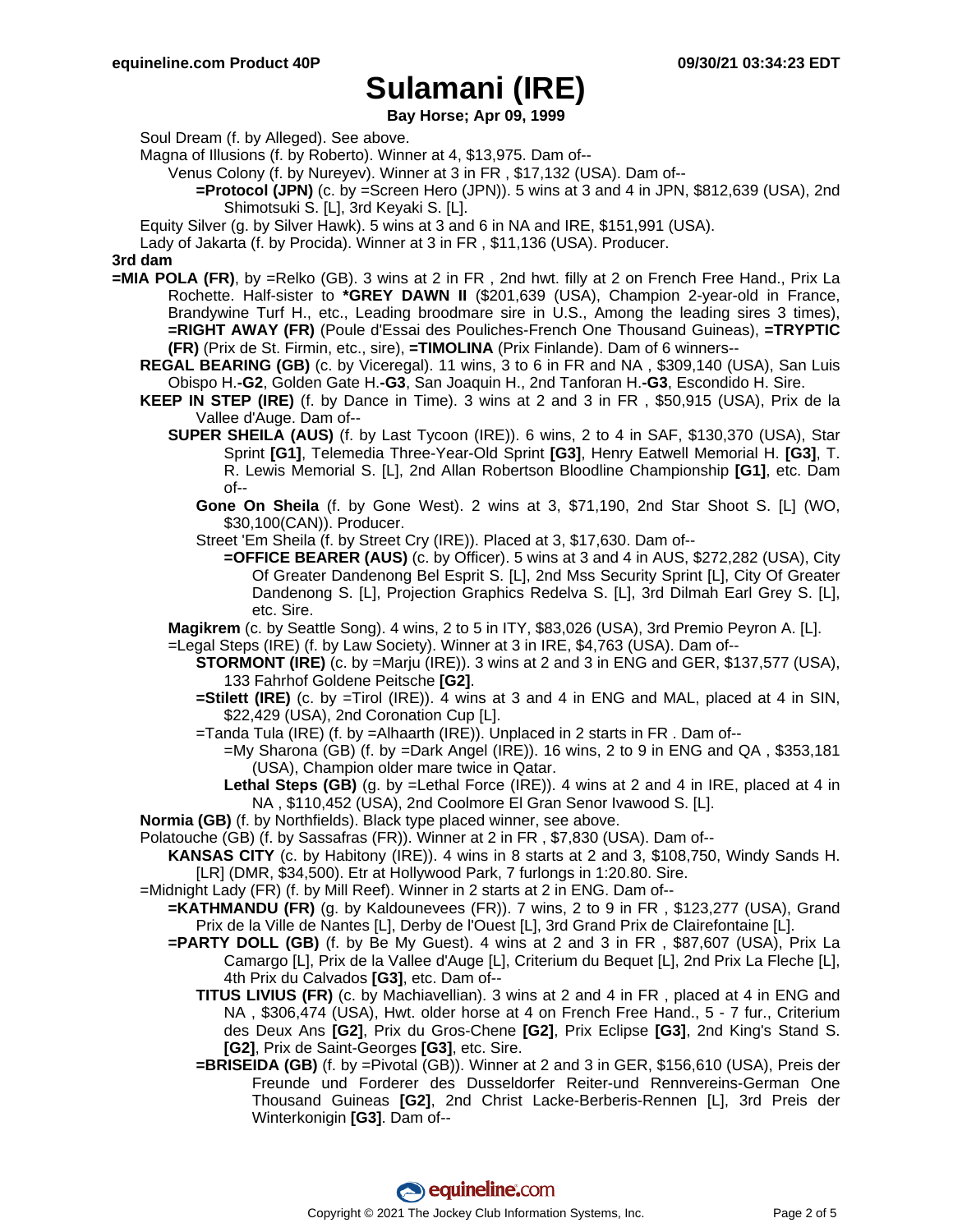**Bay Horse; Apr 09, 1999**

**=BRISANTO (GB)** (c. by \$Dansili (GB)). 2 wins at 2 in GER, placed at 3 and 4 in FR and ITY, \$153,963 (USA), Hwt. colt at 2 on German Free Hand., Preis des Winterfavoriten **[G3]**, 3rd Premio del Piazzale **[G3]**, Grosser Preis der Landeshauptstadt Dusseldorf **[G3]**, Grand Prix de Compiegne [L], Rottgen Cup [L].

**=BRISTANO (GB)** (g. by \$Dansili (GB)). 2 wins at 3, placed at 5, 2021 in GER, \$50,702 (USA), Fritz Henkel Stiftung-Rennen **[G3]**, 2nd Preis von Dahlwitz [L].

**Bahama Dream (GB)** (f. by Machiavellian). 4 wins at 3 and 4 in FR and NA , \$109,036 (USA), 2nd Prix du Cercle [L]. Dam of--

- **High Dream** (c. by High Yield). Winner at 2 and 3 in FR , \$51,918 (USA), 2nd Prix Montenica [L].
- **=Party Zane (GB)** (f. by Zafonic). Winner at 2 in FR , \$26,438 (USA), 2nd Prix Zeddaan [L]. Dam of--

**=Zanyboy (FR)** (g. by Night Shift). 4 wins, 2 to 6 in FR , \$118,955 (USA), 3rd Prix La Rochette Royal Thalasso Barriere **[G3]**.

- =Doliouchka (GB) (f. by \$Saumarez (GB)). Winner at 3 in FR , \$4,995 (USA). Dam of--
	- **=HOCKNEY (GB)** (c. by Zafonic). 5 wins at 2 and 3 in FR , placed at 4 in QA , \$115,684 (USA), Derby de l'Ouest-Grand Prix de l'Asselco [L], Prix Michel Houyvet [L]. Sire.
	- **=Singapore Joy (FR)** (f. by =Sagacity (FR)). 4 wins, 2 to 4 in FR, placed in 1 start at 4 in GER, \$212,694 (USA), 3rd Prix Journal Geny Courses-Prix du Point du Jour [L], Grosser Preis der Metallbau Burckhardt GmbH [L].
- =Party Bloom (FR) (f. by Baillamont). Placed in 2 starts at 3 in GER. Dam of--
	- **=Pareia (GER)** (f. by =Areion (GER)). 4 wins at 3 and 4 in GER, \$30,722 (USA), 3rd Coolmore Stud Baden-Baden Cup [L].
- =King's Doll (IRE) (f. by King's Best). Unraced in Ireland. Dam of--
	- **=MOSTANEER (IRE)** (g. by =Dutch Art (GB)). 6 wins, 2 to 7 in FR and KSA, \$230,787 (USA), Prix de Suresnes [L], 2nd Prix Daphnis **[G3]**, 3rd Criterium de Lyon [L].
	- **=MORE THAN SOTKA (FR)** (f. by =Dutch Art (GB)). 2 wins at 2 in FR , placed at 3 in UAE, \$145,217 (USA), Prix des Jouvenceaux et des Jouvencelles [L], 2nd Criterium de Lyon [L], Grand Prix Anjou Bretagne [L], Prix du Point du Jour Prix Fourrages Thierry Dutertre [L], 3rd Prix Millkom [L], etc.
	- **=King Rubi (GB)** (c. by Green Tune). 3 wins at 2 and 3 in FR , placed at 3 and 4 in GER, \$114,932 (USA), 2nd Grand Criterium de Bordeaux [L].
- =Invitee (GB) (f. by =Medicean (GB)). Unplaced in ENG. Dam of--
	- **=Clubbable (GB)** (f. by =Mayson (GB)). 3 wins at 2 and 3 in ENG, \$107,649 (USA), 2nd British Stallion Studs E.B.F. Eternal S. [L].
- **=Danse de Minuit** (c. by Dance in Time). 9 wins, 2 to 8 in FR , \$79,194 (USA), 3rd Prix Yacowlef [L].
- **=Microcosme** (f. by Golden Fleece). Winner at 2 in FR , \$20,701 (USA), 2nd Prix Yacowlef [L], 4th Prix du Calvados **[G3]**. Dam of--
	- **=Cedez Le Passage (FR)** (c. by Warning (GB)). 8 wins, 3 to 12 in ENG and BEL, placed, 4 to 7 in FR , \$76,338 (USA), 3rd Classic Bloodstock PLC July Trophy [L].
	- **=Henry the Fifth (GB)** (g. by \$Village Star (FR)). 3 wins at 2 and 4 in ENG and FR, \$50,174 (USA), 3rd Prix La Force **[G3]**.

=Moonlight Dreams (IRE) (f. by Caerleon). 3 wins at 3 and 4 in FR , \$47,648 (USA). Dam of--

- **DREAMS COME TRUE (FR)** (f. by Zafonic). 4 wins, 2 to 5 in FR and NA , \$125,565 (USA), Sun City H. (TUP, \$24,000), 3rd Yerba Buena Breeders' Cup H. **[G3]** (GG, \$18,750), Prix Ronde de Nuit [L]. Producer.
- =Moon Romance (FR) (f. by Nayef). Winner at 3 in FR , \$15,142 (USA). Dam of--
	- **=MOONEE VALLEY (FR)** (f. by =Aqlaam (GB)). 3 wins at 2 and 3 in FR and GER, \$89,937 (USA), Prix des Reservoirs **[G3]**.
- Witching Hour (FR) (f. by Fairy King). Winner at 3 in FR , \$24,344 (USA). Dam of--
	- **IT'S MIDNIGHT** (f. by Shamardal). 3 wins at 3 in FR , \$95,746 (USA), Prix Coronation [L]. Dam of--
		- **TUSK** (g. by Tapit). 10 wins, 2 to 8, 2021, \$492,352, Tropical Turf S. **[G3]** (GP, \$59,520), 2nd El Camino Real Derby **[G3]** (GG, \$40,000).

**NOTACLOUDINTHESKY** (f. by Weather Warning). 2 wins at 2, \$145,307(USA), Nandi S. -R (WO, \$75,000(CAN)).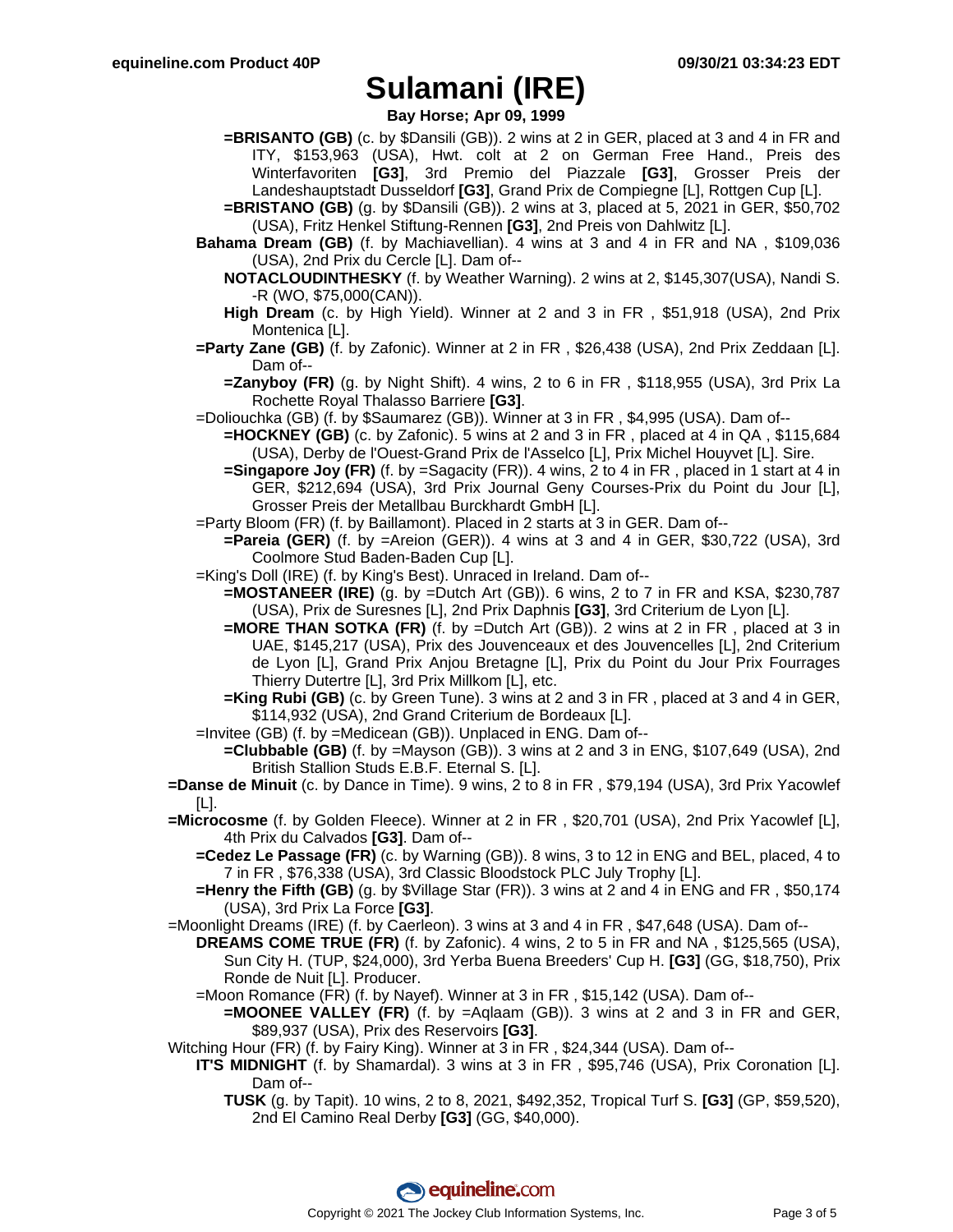**Bay Horse; Apr 09, 1999**

- **MIDNIGHT SANDS** (c. by Speightstown). 6 wins in 8 starts, 3 to 5, 2021 in UAE, placed at 4 in NA , \$415,307 (USA), Emirates SkyCargo Burj Nahaar **[G3]**.
- **Holocene** (c. by Lemon Drop Kid). Winner at 2 and 4 in FR , \$324,490 (USA), 2nd Prix du Haras de Fresnay-le-Buffard-Jacques Le Marois **[G1]**, Prix La Rochette **[G3]**, Prix Thomas Bryon **[G3]**, Prix de Guiche **[G3]**, 3rd Prix Quincey Lucien Barriere **[G3]**, etc.
- **Solar Midnight** (f. by Lemon Drop Kid). Winner at 3 in FR , \$42,320 (USA), 3rd Prix de la Cochere [L]. Dam of--
	- **=West End Charmer (IRE)** (c. by =Nathaniel (IRE)). 4 wins, 2 to 4, placed at 5, 2021 in ENG, \$50,262 (USA), 3rd Best Of British Events Foundation S. [L].
- Clouds of Magellan (f. by Dynaformer). Placed in 2 starts at 3 in FR , \$7,248 (USA). Dam of--
	- **=On To Victory (GB)** (g. by Rock of Gibraltar (IRE)). 6 wins, 3 to 7, 2021 in ENG, \$190,189 (USA), 2nd 188bet Barry Hills Further Flight S. [L], Mansionbet Best Odds Guaranteed Tapster S. [L].
- Midnight Mambo (f. by Kingmambo). Placed at 4 in ENG. Dam of--
	- **=Ergoz (TUR)** (c. by =Iffraaj (GB)). 3 wins at 3 in TUR, \$83,278 (USA), 2nd Halic [L], 3rd Fatih Sultan Mehmet [L].
- =Moonbaby (FR) (f. by =Le Balafre (FR)). Winner at 3 in FR , \$12,008 (USA). Dam of--
	- **=SALPADO (FR)** (c. by \$Royal Applause (GB)). 5 wins, 2 to 3 in FR and SPA, \$115,913 (USA), Grand Criterium de Bordeaux-Prix de Sauternes [L].
- =Maria Isabella (FR) (f. by =Young Generation (IRE)). Placed at 3 in FR , \$3,034 (USA). Dam of--
	- **=STREISAND (GB)** (f. by Unfuwain). 5 wins, 2 to 4 in ITY, \$159,661 (USA), Premio Minerva [L], 2nd Oaks d'Italia **[G1]**, Premio Archidamia [L], Premio European Breeders' Fund [L], Premio Buontalenta [L], etc.
	- **=Rain In Spain (GB)** (c. by Unfuwain). 3 wins at 3 and 5 in ENG and IRE, \$42,013 (USA), 2nd Huxley S. for the Tradesman's Cup [L].
	- =Makri (GB) (f. by Night Shift). Placed at 3 in ENG and FR , \$5,237 (USA). Dam of--
		- **=By Far (FR)** (g. by Machiavellian). 16 wins, 2 to 9 in FR , \$193,778 (USA), 2nd Prix Asselco Grand Prix Anjou Bretagne [L].
- =Unopposed (GB) (f. by Sadler's Wells). Unraced in Great Britain. Dam of--
	- =Pitrizza (IRE) (f. by Machiavellian). Winner at 3 in FR , \$5,955 (USA). Dam of--
		- Winston C (IRE) (g. by Rip Van Winkle (IRE)). 7 wins, 2 to 5 in ENG and NA , \$286,061 (USA), Champion steeplechaser in U.S.
		- **=SNOW WATCH (IRE)** (g. by Verglas (IRE)). 2 wins in 3 starts at 2 in IRE, \$58,288 (USA), Coolmore Hurricane Run El Gran Senor S. [L].
		- **=Vilasol (IRE)** (g. by Verglas (IRE)). 3 wins, 2 to 5 in HK and IRE, \$239,861 (USA), 2nd Golden Fleece S. [L], 3rd Tyros S. **[G3]**.
	- =Freeway (FR) (f. by Exit to Nowhere). 3 wins at 3 in FR , \$28,647 (USA). Dam of--
		- **=STOP MAKING SENSE (GB)** (g. by Lujain). 8 wins, 2 to 7 in FR , \$340,484 (USA), Prix du Haras de la Huderie [L], 2nd Prix La Rochette **[G3]**, Prix Luthier [L], 3rd Prix de Guiche **[G3]**, Prix Thomas Bryon **[G3]**, etc.
	- =Anacapri (FR) (f. by Anabaa). Winner at 2 in FR , \$15,102 (USA). Dam of--
		- **=Akiem (IRE)** (g. by =Kutub (IRE)). Winner at 3 in GER, placed at 6 in IRE, \$53,170 (USA), 3rd Rheinland-Pokal der Sparkasse KolnBonn **[G1]**, Oppenheim-Union-Rennen **[G2]**, Derby Trial Grosser Preis der Sparkasse Mulheim an der Ruhr [L].
- Conservationist (GB) (c. by =Blakeney (GB)). Winner at 3 in FR , \$13,782 (USA).
- Arrelle (FR) (f. by Timmy My Boy). Unraced. Dam of--
	- Down Time (f. by Qui Native). 7 wins at 3 and 4, \$46,821. Dam of--
	- **Mr. Patman** (c. by Badger Land). 3 wins at 3, \$33,688, 2nd Faneuil Hall S. (SUF, \$5,000).
	- Baigneres (f. by Blushing Groom (FR)). Unraced. Dam of--
		- Microwave Queen (f. by Mogambo). 14 wins, 2 to 6, \$111,295. Dam of--
			- **Queen's Request** (f. by Valid Request). 7 wins, 4 to 7, \$215,588, 3rd Caught in the Rain H. -R (PHA, \$5,100).
- =Turquoise Bleue (IRE) (f. by Blue Tom). Unplaced in 1 start in FR . Dam of--
	- **=Netweight (FR)** (f. by =Pampabird (IRE)). 3 wins at 2 and 3 in FR , \$32,372 (USA), 3rd Grand Criterium du Languedoc [L]. Dam of--
		- **=Real Sexy (IND)** (f. by Conquering Hero). 10 wins in 19 starts, 2 to 4 in IND, 3rd North India